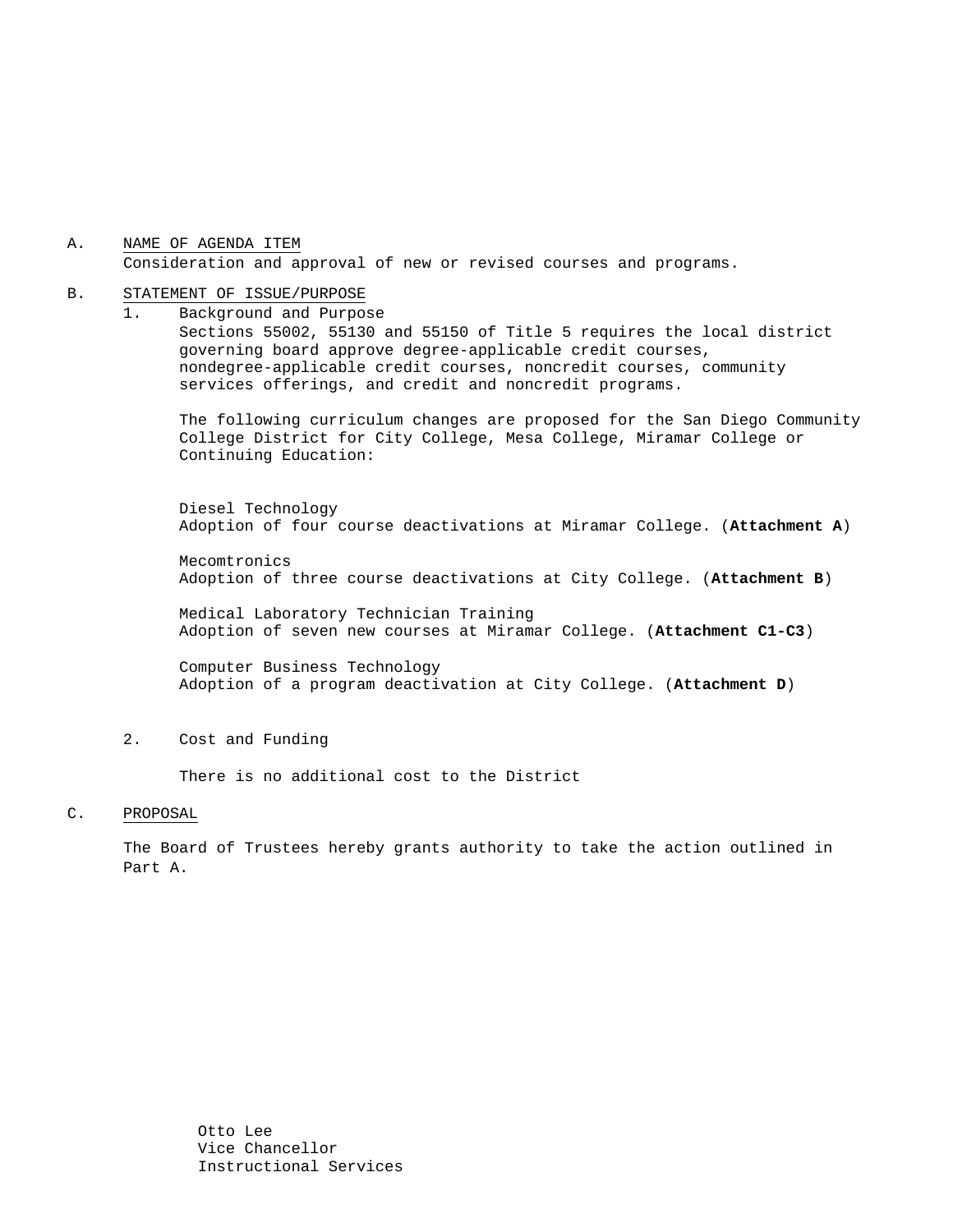Adoption of four course deactivations at Miramar College.

Proposed course deactivations at Miramar College (no longer active at any college):

# **185 Power Trains A (HDT)**

## **64-72 hours lecture, 96-108 hours lab, 6 units Grade Only**

*Corequisite: Completion of or concurrent enrollment in:* Diesel Technology 100 with a grade of "C" or better, or equivalent. *Limitation on Enrollment:* This course is not open to students with previous credit for Diesel Technology 160 or 175. Students learn the principles of operation, installation, and troubleshooting of single and double disc clutches. They also learn how to overhaul, maintain, and troubleshoot main, auxiliary, and twin countershaft manual transmissions and air shift systems. Topics include how to use specialized and general shop equipment and hand tools for removing and replacing components in general shop repairs of heavy duty transportation units. (FT) Associate Degree Credit & transfer to CSU and/or private colleges and universities.

#### **190 Power Trains B (HDT) 64-72 hours lecture, 96-108 hours lab, 6 units Grade Only**

*Corequisite: Completion of or concurrent enrollment in:* Diesel Technology 100 with a grade of "C" or better, or equivalent. *Limitation on Enrollment:* This course is not open to students with previous credit for Diesel Technology 165 or 200.

This Heavy Duty Transportation (HDT) course covers the principles and practices involved in operating and servicing mobile hydraulic systems and components. These systems and components include reservoirs, pumps, actuators, valves, piping, and fittings. Students also learn how to maintain, overhaul, and troubleshoot HDT automatic transmissions using accepted industry standards and procedures. (FT) Associate Degree Credit & transfer to CSU and/or private colleges and universities.

### **235 Power Trains C (HET) 64-72 hours lecture, 96-108 hours lab, 6 units Grade Only**

*Corequisite: Completion of or concurrent enrollment in:* Diesel Technology 100 with a grade of "C" or better, or equivalent. *Limitation on Enrollment:* This course is not open to students with previous credit for Diesel Technology 160 or 240. Students learn the principles of operation, installation, and troubleshooting of single and double disc clutches. They also learn how to overhaul, maintain, and troubleshoot main, auxiliary, and twin countershaft manual transmissions and air shift systems. Topics include how to use specialized and general shop equipment and hand tools for removing and replacing components in general shop repairs of heavy equipment units. (FT) Associate Degree Credit & transfer to CSU and/or private colleges and universities.

#### **245 Power Trains D (HET) 64-72 hours lecture, 96-108 hours lab, 6 units Grade Only**

*Corequisite: Completion of or concurrent enrollment in:* Diesel Technology 100 with a grade of "C" or better, or equivalent. *Limitation on Enrollment:* This course is not open to students with previous credit for Diesel Technology 200 or 230. Students learn about the operation and servicing of mobile hydraulic systems and components including reservoirs, pumps, actuators, valves, piping, and fittings. They also learn how to use common recommended shop procedures, hydraulic schematics, and test equipment for diagnosis, failure analysis, and system and component repair. Topics include how to operate and service heavy equipment hydraulic transmissions including power-shift transmissions. (FT) Associate Degree Credit & transfer to CSU and/or private colleges and universities.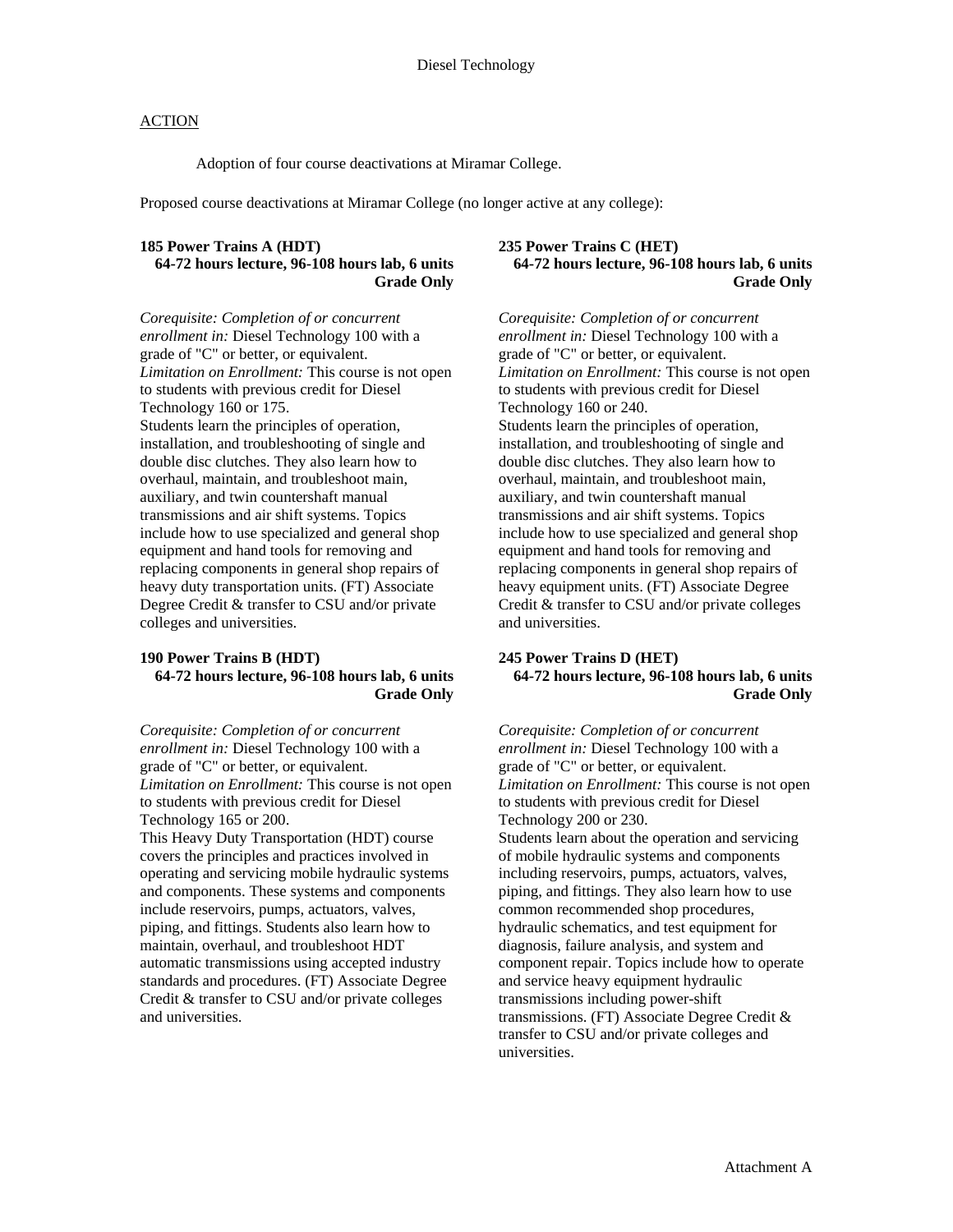Adoption of three course deactivations at City College.

Proposed course deactivations at City College (no longer available at any college):

## **131 Research, Composition and Presentation I 32-36 hours lecture, 2 units Grade Only**

*Prerequisite:* English 48 and English 49, each with a grade of "C" or better, or equivalent, or Assessment Skill Levels R5 and W5. The course and writing principles, and the practice of effective, emphasizes competence in college-level composition, reading logical, and precise expression of ideas. Students read and write technical documents and prepare a variety of written and oral projects and a documented research report. Students will write a minimum of 5,000 words, including drafts and revisions, present two formal oral reports, and learn basic word processing skills. (FT) Associate Degree Credit & transfer to CSU and/or private colleges and universities.

### **132 Research, Composition and Presentation II**

#### **32-36 hours lecture, 2 units Grade Only**

*Prerequisite:* Mecomtronics 131 with a grade of "C" or better, or equivalent. The course builds on skills learned in Mecomtronics 131, emphasizing more complex written projects and a documented field research paper. In addition, the student develops competence in the reading and writing of technical documents, the analysis and interpretation of written material, and the use of written sources as the starting point for expository writing. Students will write a minimum of 5,000 words, including drafts and revisions. (FT) Associate Degree Credit & transfer to CSU and/or private colleges and universities.

## **133 Research, Composition and Presentation III**

**32-36 hours lecture, 2 units Grade Only** 

*Prerequisite:* Mecomtronics 132 with a grade of "C" or better, or equivalent. The course builds on skills learned in Mecomtronics 132, emphasizing complex written projects, including argumentation and persuasion, and a documented research project. In addition, students develop additional competence in the reading and writing of technical documents, the analysis and interpretation of written materialboth technical and rhetorical-and the use of written sources as the starting point for expository writing. Students will write a minimum of 5,000 words, including drafts and revisions. This is the third-semester English course for students enrolled in the Mecomtronics program. (FT) Associate Degree Credit & transfer to CSU and/or private colleges and universities.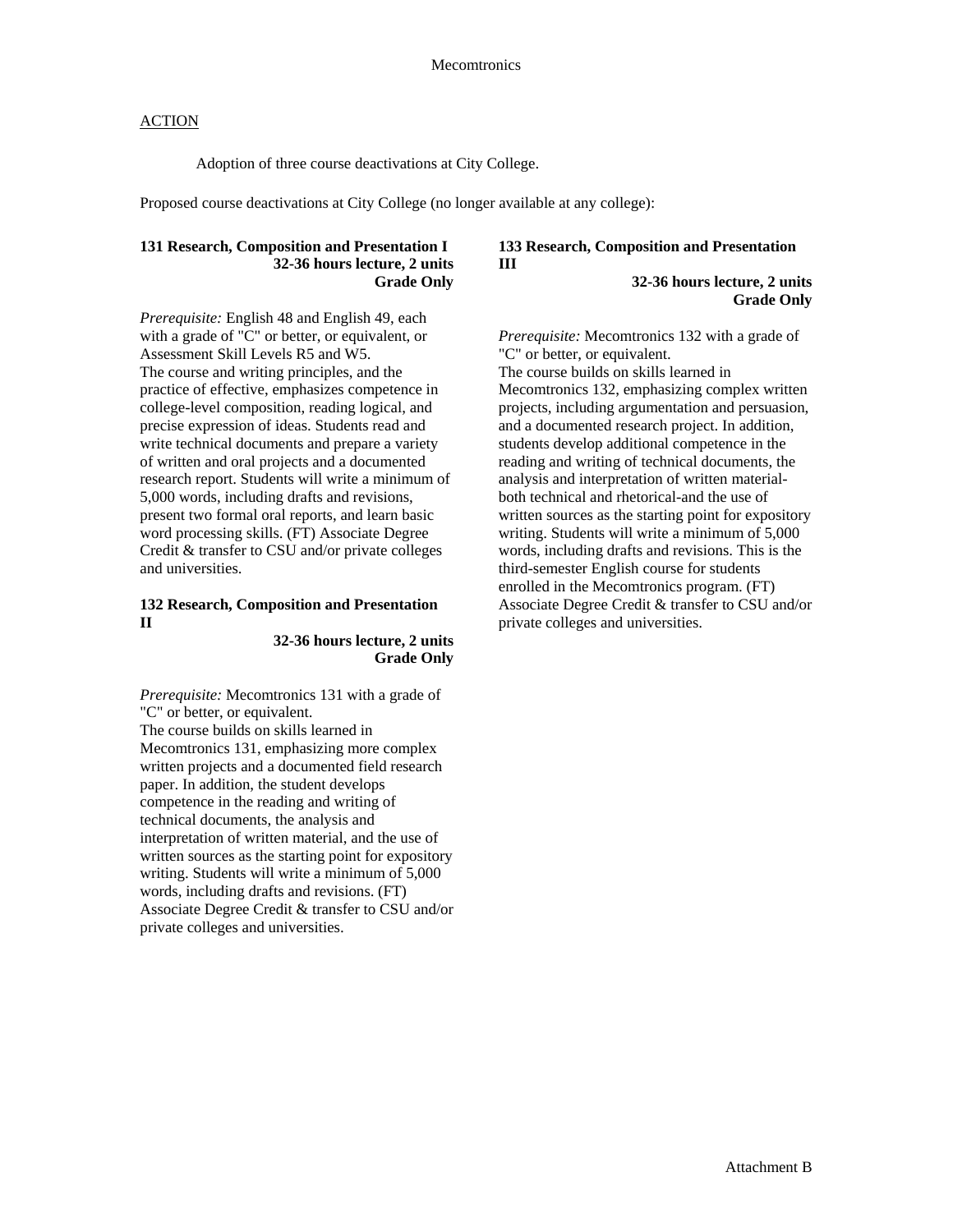Adoption of seven new courses at Miramar College.

Proposed courses at Miramar College:

## **51 Directed Clinical Practice in Clinical Chemistry**

**160 hours other, 2 units Grade Only** 

*Prerequisite:* Medical Laboratory Technician Training 201 with a grade of "C" or better, or equivalent.

*Limitation on Enrollment:* Health and Safety. Certified Phlebotomy Technician Level II or III. *Limitation on Enrollment:* Must obtain an Add Code from the instructor for enrollment. This course provides clinical laboratory practice and experience in the laboratory of general and specialized chemistry. Different instrumentation will be introduced, as well as bench and manual methods. Emphasis is placed on technique, accuracy and precision. This practicum will take place at a clinical affiliate site that will be assigned by the Medical Laboratory Technician Training Program Director. This course is intended for students majoring in Medical Laboratory Technology or those wanting to update their medical laboratory skill set. (FT) Associate Degree Credit only and not Transferable.

#### **52 Directed Clinical Practice in Clinical Hematology, Urinalysis and Coagulation 160 hours other, 2 units Grade Only**

*Prerequisite:* Medical Laboratory Technician Training 201 and 202, each with a grade of "C" or better, or equivalent.

*Limitation on Enrollment:* Health and Safety. Certified Phlebotomy Technician Level II or III. *Limitation on Enrollment:* Must obtain an Add Code from the instructor for enrollment. This course provides laboratory practice and experience in the laboratory of hematology, urinalysis and coagulation. Different instrumentation will be introduced, as well as bench and manual methods. Emphasis is placed on technique, accuracy and precision. This practicum will take place at a clinical affiliate site that will be assigned by the Medical Laboratory Technician Training Program Director. This course is intended for students majoring in Medical Laboratory Technology or those wanting to update their medical laboratory skill set. (FT) Associate Degree Credit only and not Transferable.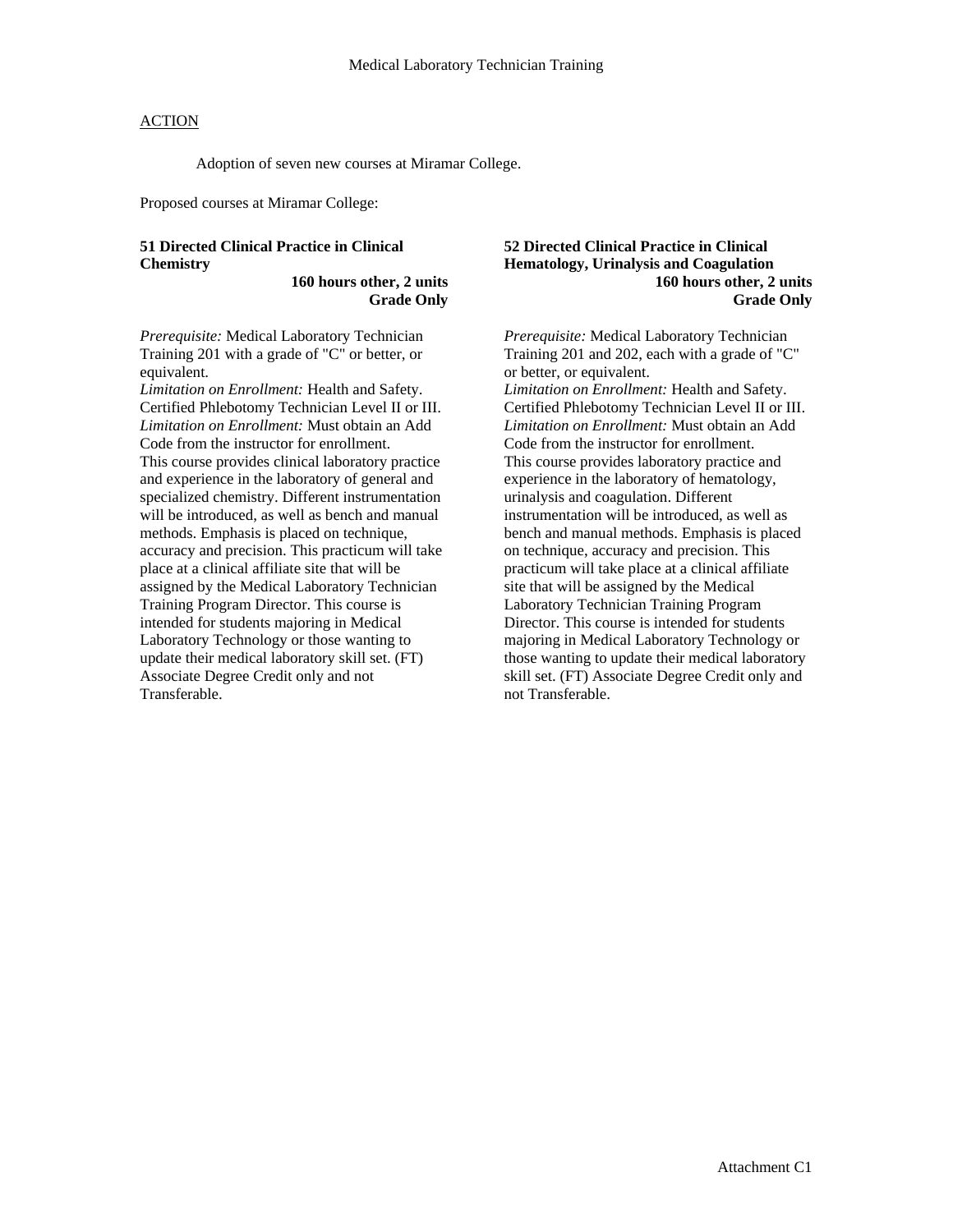### **53 Directed Clinical Practice in Clinical Immunology and Immunohematology 160 hours other, 2 units Grade Only**

*Prerequisite:* Medical Laboratory Technician Training 202 with a grade of "C" or better, or equivalent.

*Limitation on Enrollment:* Health and Safety. Certified Phlebotomy Technician Level II or III. *Limitation on Enrollment:* Must obtain an Add Code from the instructor for enrollment. This course provides clinical laboratory practice and experience in the laboratory of serology and blood banking, including syphilis serology and general immunology. Different instrumentation will be introduced, as well as bench and manual methods. Emphasis is placed on technique, accuracy and precision. This practicum will take place at a clinical affiliate site that will be assigned by the Medical Laboratory Technician Training Program Director. This course is intended for students majoring in Medical Laboratory Technology or those wanting to update their medical laboratory skill set. (FT) Associate Degree Credit only and not Transferable.

## **54 Directed Clinical Practice in Clinical Microbiology**

**160 hours other, 2 units Grade Only** 

*Prerequisite:* Medical Laboratory Technician Training 203 or Biology 205, with a grade of "C" or better, or equivalent.

*Limitation on Enrollment:* Health and Safety. Certified Phlebotomy Technician Level II or III. *Limitation on Enrollment:* Must obtain an Add Code from the instructor for enrollment. This course provides laboratory practice and experience in the clinical laboratory of microbiology. Different instrumentation will be introduced, as well as bench and manual methods. Emphasizes technique, accuracy and precision. This practicum will take place at a clinical affiliate site that will be assigned by the Medical Laboratory Technician Training Program Director. This course is intended for students majoring in Medical Laboratory Technology or those wanting to update their medical laboratory skill set. (FT) Associate Degree Credit only and not Transferable.

## **201 Clinical Chemistry and Urinalysis 16-18 hours lecture, 144-162 hours lab, 4 units Grade Only**

*Prerequisite:* Biology 107 or 131 and Biology 160 or (Biology 230 and 235) and Chemistry 130 and 130L, each with a grade of "C" or better, or equivalent.

*Advisory:* English 101 and Mathematics 96, each with a grade of "C" or better, or equivalent, or Assessment Skill Levels R6, W6 and M50. This course introduces the theory and practice underlying the basic methodologies used in clinical chemistry and urinalysis. Lecture covers an introduction to components of body fluids such as blood and urine, basic principles of the clinical laboratory, quality control and quality assurance, patient confidentiality and safe handling practices of body fluids. Laboratory covers principles and theories of clinical chemistry with an emphasis on methodologies and instrumentation common to the clinical chemistry and urinalysis laboratory, specimen handling, measurement, and data analysis. This course is intended for students majoring in Medical Laboratory Technology or those wanting to update their medical laboratory skill set. (FT) Associate Degree Credit & transfer to CSU and/or private colleges and universities.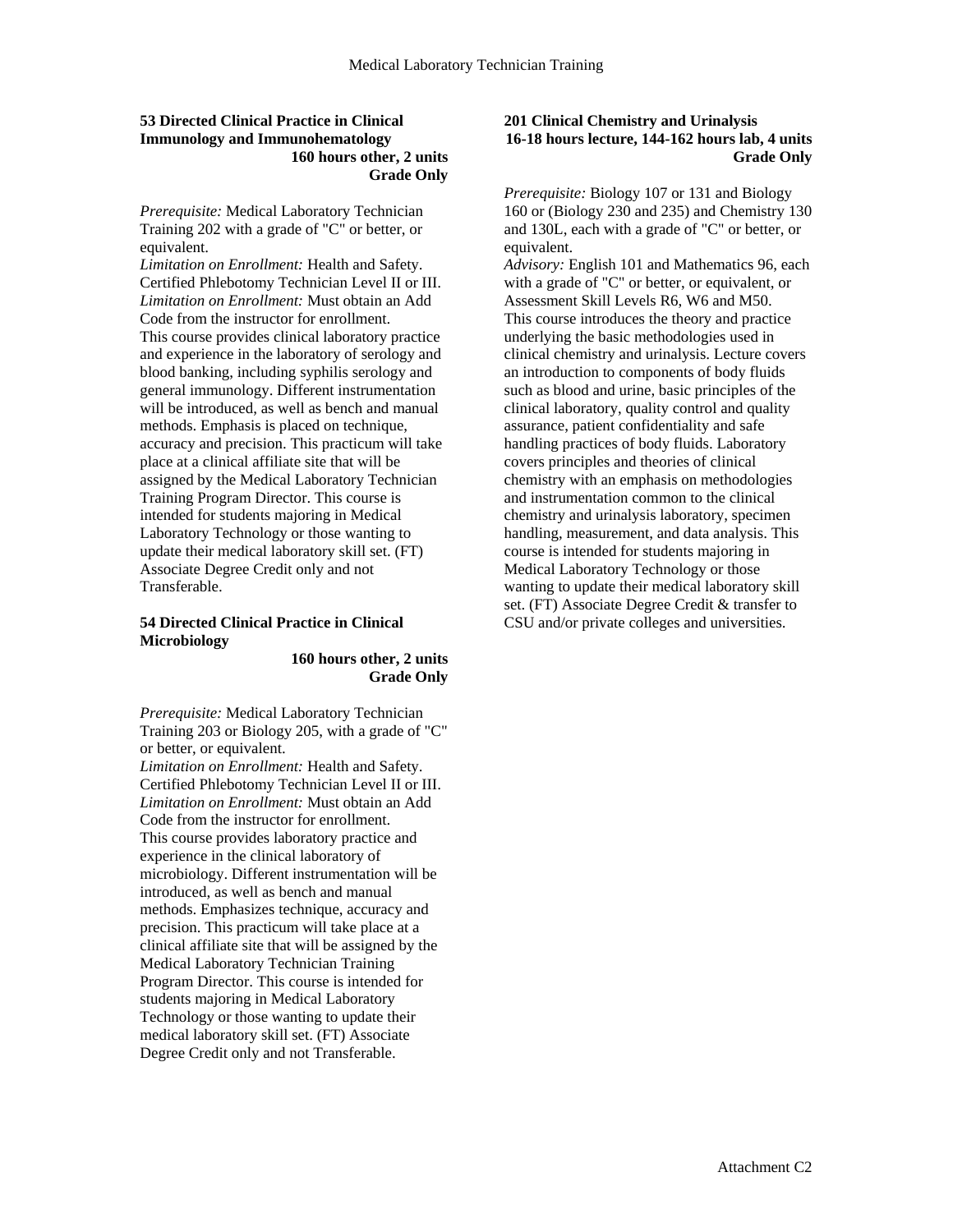## **202 Clinical Hematology and Immunology 32-36 hours lecture, 96-108 hours lab, 4 units Grade Only**

*Prerequisite:* Biology 107 or 131 and Biology 160 or (Biology 230 and 235) and Chemistry 130 and 130L, each with a grade of "C" or better, or equivalent.

*Advisory:* English 101 and Mathematics 96, each with a grade of "C" or better, or equivalent, or Assessment Skill Levels R6, W6 and M50. This course introduces the theory and practice underlying the basic methodologies used in clinical hematology, immunology and blood banking. Lecture covers an introduction to components of blood with emphasis on the immune system and blood typing, principles and practices of blood banking, quality control and quality assurance, patient confidentiality and safe handling practices of body fluids. Laboratory covers principles and theories of clinical hematology and immunology with an emphasis on methodologies, specimen handling, measurement, and data analysis. This course is intended for students majoring in Medical Laboratory Technology or those wanting to update their medical laboratory skill set. (FT) Associate Degree Credit & transfer to CSU and/or private colleges and universities.

#### **203 Clinical Microbiology 32-36 hours lecture, 96-108 hours lab, 4 units Grade Only**

*Prerequisite:* Biology 107 or 131 and Biology 160 or (Biology 230 and 235) and Chemistry 100 and 100L or Chemistry 152 and 152L, each with a grade of "C" or better, or equivalent. *Advisory:* English 101 and Mathematics 96, each with a grade of "C" or better, or equivalent, or Assessment Skill Levels R6, W6 and M50. *Limitation on Enrollment:* This course is not open to students with previous credit for Biology 205 General Microbiology. This course introduces the theory and methods used in clinical microbiology laboratory. Lecture covers an introduction to distinguishing clinically relevant organisms from normal flora. Laboratory covers principles and theories of the identification of clinically relevant microorganisms. This course is intended for students majoring in Medical Laboratory Technology or those wanting to update their medical laboratory skill set. (FT) Associate Degree Credit & transfer to CSU and/or private colleges and universities.